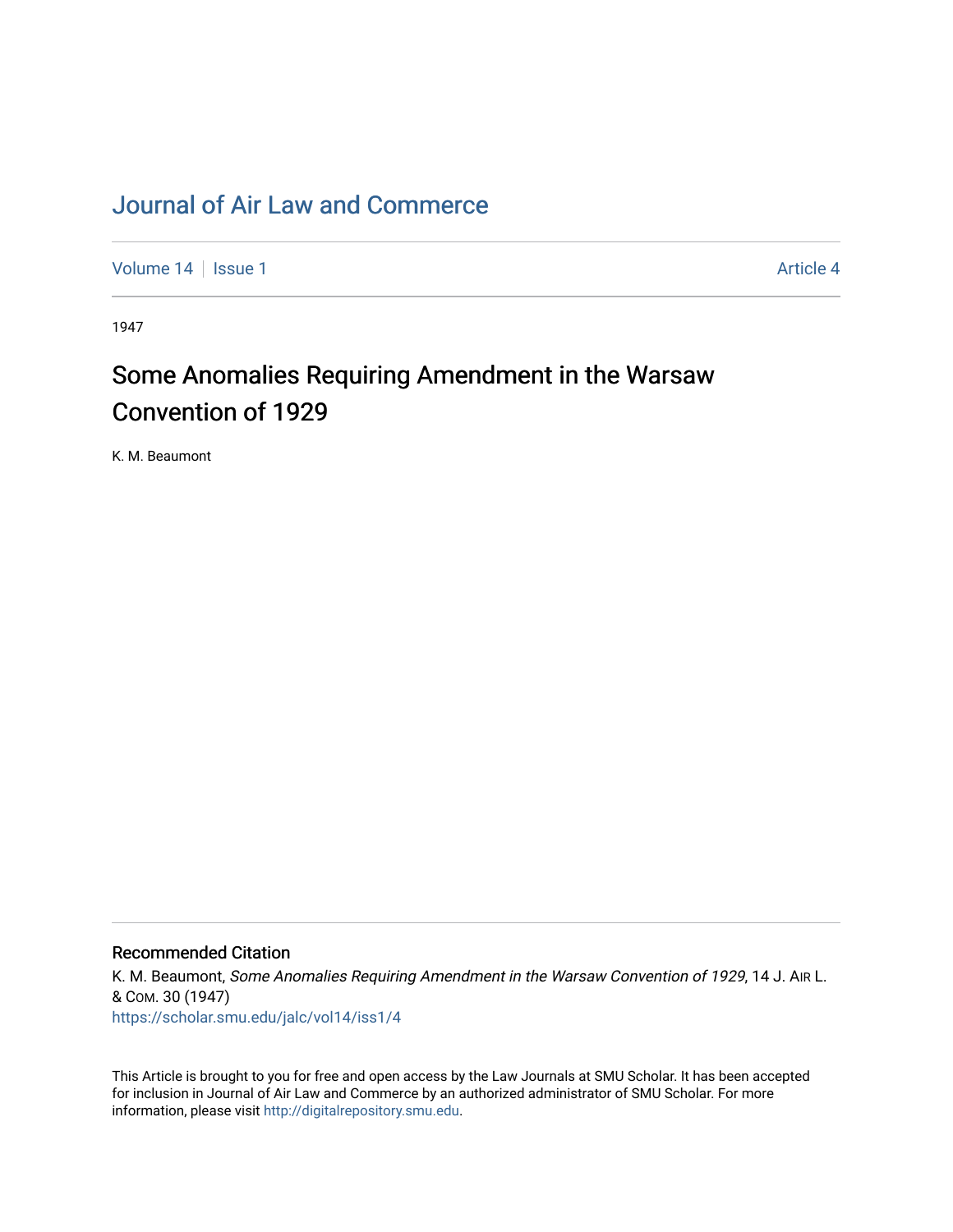# **SOME ANOMALIES** REQUIRING **AMEND-**MENT IN THE WARSAW **CONVENTION** OF **1929**

## **By** K. M. **BEAUMONT**

Kenneth Macdonald Beaumont, Major, **D.S.O.,** M.A. (Oxon), F.R.P.S.L., F.R.S.A., A.F.R.Ae.S. Solicitor, Senior Partner in firms of Beaumont **&** Son and Clarke Rawlins **&** Co., London. Legal **Ad**viser to Imperial Airways Ltd., 1925-39; Rapporteur Général of Air Transport Committee of International Chamber of Commerce 1934- 46; Member of Legal Committee of International Air Traffic Association 1926-45; British Delegate to **CITEJA** since 1945; Member of British Delegation to the first Interim Assembly of PICAO, 1946; Member of Legal Committee of **IATA,** 1946; co-author with **C. N.** Shawcross of "Air Law," and author of numerous publications concerning legal and other aspects of air transport; Pilot's **A.** License, **1926.**

**N'** October 1929 delegations from a number **of** States visited Warsaw in two capacities. They went first as members of the Comité International Technique d'Experts Juridiques Aériens (CITEJA) to finalize the draft of a Convention (which had been under discussion for some years) to regulate the contractual rights and liabilities as between air carriers and their clients on an international basis; and, secondly, as Diplomatic Representatives of the States concerned empowered, in Conference, to sign the Convention when finalized by the CITEJA. This method of signing a Convention in Diplomatic Conference provides a document which remains open for ratification **by** any signatory State and which becomes operative as between ratifying States (and between other States which subsequently adhere to it) as soon as the minimum number of ratifications prescribed by the Convention has been received.

By the time the delegations met in Warsaw all the principles of the Convention had been agreed, and the main work on this occasion consisted of the finalization of the document by a drafting committee. The writer had been appointed by the International Air Traffic Association as its representative to furnish the members of the CITEJA with such technical information as might be required from international air carriers and, as far as possible, to ensure that impracticable operational methods of procedure were not included in the Convention. He was consulted informally on some technical questions, and succeeded in persuading the Governmental delegates not to include standard forms of traffic documents as annexes to the Convention, because this would have precluded carriers from making changes therein which might be desired from time to time to meet changing conditions and traffic requirements.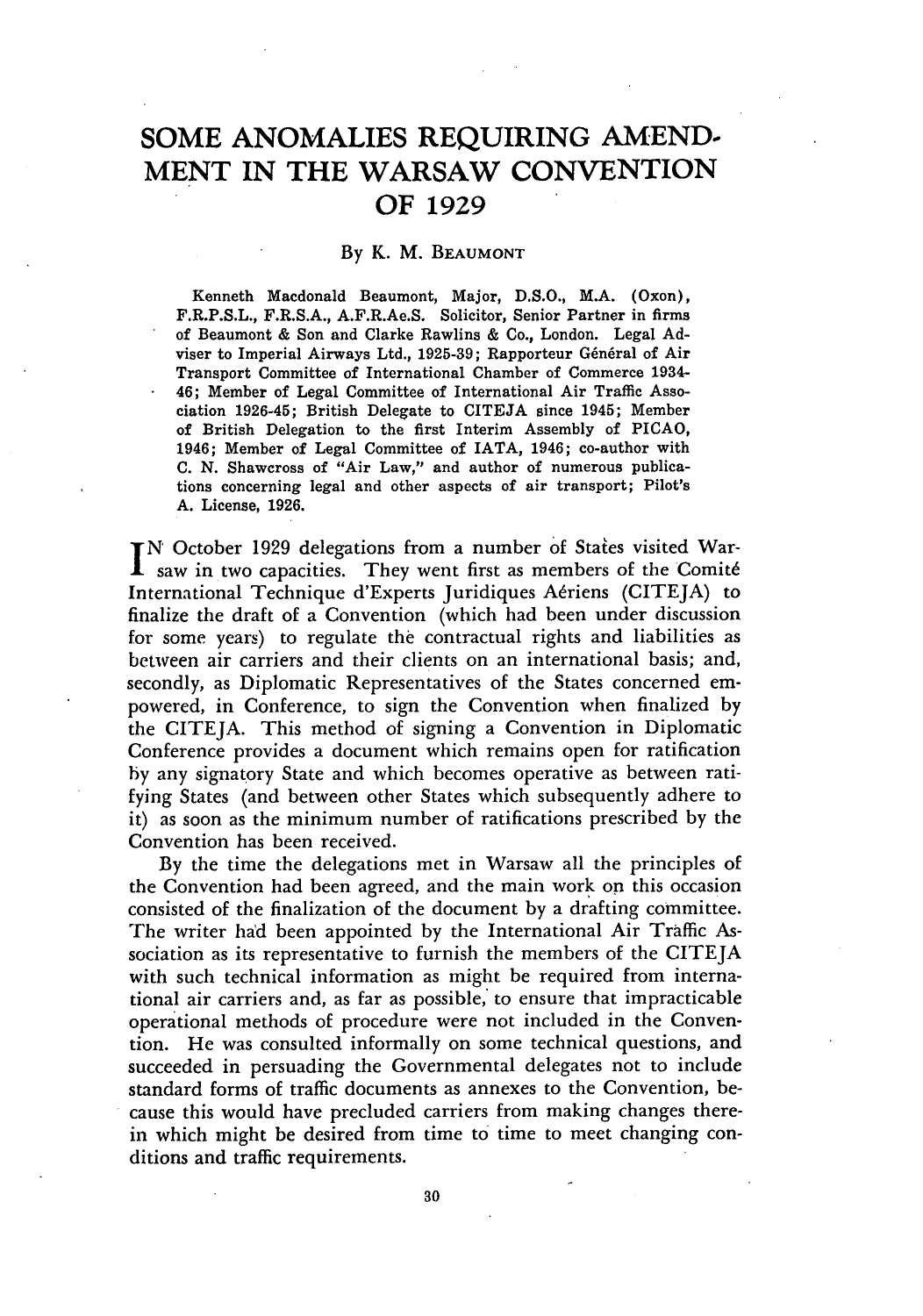The work of the drafting committee of the CITEJA proceeded under .considerable pressure. The result was that the document as finally signed leaves a number of obscurities, one obvious mistake and some errors and omissions due to the fact that, when a revision was made in one Article, the necessary consequential revisions in other Articles were not made.

On this occasion, the writer proposes to discuss only obscurities existing in connection with Articles 3, 4 and **9.** In order to understand these it is also necessary to consider Article **8.** The English translation of these four Articles as annexed to the Carriage **by** Air Act **1932** is as follows:

### **ARTICLE 3 - PASSENGER TICKET**

**(1).** For the cariage of passengers the carrier must deliver a passenger ticket which shall contain the following particulars:

- (a) The place and date of issue;
- **(b)** The place of departure and of destination;
- (c) The agreed stopping places, provided that the carrier may reserve the right to alter the stopping places in case of necessity, and that if he exercises that right, the alteration shall not have the effect of depriving the carriage of its international character;
- **(d)** The name and address of the carrier or carriers;
- **(e) A** statement that the carriage is subject to the rules relating to liability established **by** this Convention.

(2). The absence, irregularity or loss of the passenger ticket does not affect the existence or validity of the contract of carriage, which shall none the less be subject to the rules of this Convention. Nevertheless, if the carrier accepts a passenger without a passenger ticket having been delivered he shall not be entitled to avail himself of those provisions of this Convention which exclude or limit his liability.

#### **ARTICLE** 4 **-** LUGGAGE TICKET

**(1).** For the carriage of luggage, other than small personal objects of which the passenger takes charge himself, the carrier must deliver a luggage ticket.

 $(2)$ . The luggage ticket shall be made out in duplicate, one part for the passenger and the other for the carrier.

- (3). The luggage ticket shall contain the following particulars:
- (a) The place and date of issue;
- **(b)** The place of departure and of destination;
- (c) The name and address of the carrier or carriers;
- (d) The number of the passenger ticket;
- (e) A statement that delivery of the luggage will be made to the bearer of the luggage ticket;
- (f) The number and weight of the packages;
- **(g)** The amount of the value declared in accordance with Article 22 (2);
- (h) A statement that the carriage is subject to the rules relating to liability established by this Convention.

(4). The absence, irregularity or loss of the luggage ticket does not affect the existence or the validity of the contract of carriage, which shall none the less be subject to the rules of this Convention. Nevertheless, if the carrier accepts luggage without a luggage ticket having been delivered, or if the luggage ticket does not contain the particulars set out at (d) (f) and (h) above, the carrier shall not be entitled to avail himself of those provisions of the Convention which exclude or limit his liability.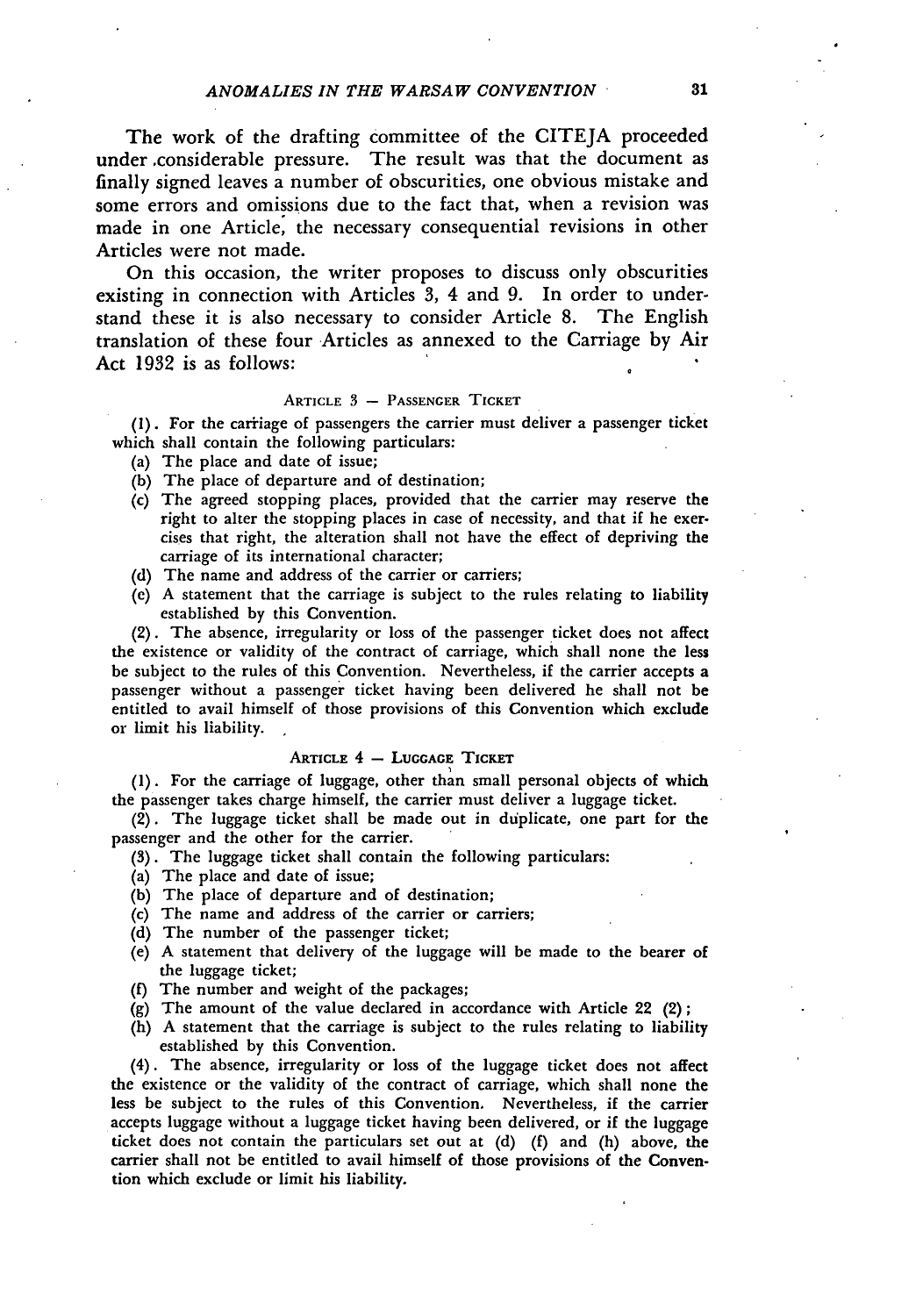### **ARTICLE 8 - AIR CONSIGNMENT NOTE**

- The Air Consignment Note shall contain the following particulars:
- (a) The place and date of its execution;
- (b) The place of departure and of destination;
- (c) The agreed stopping places, provided that the carrier may reserve the right to alter the stopping places in case of necessity, and that if he exercises that right the alteration shall not have the effect of depriving the carriage of its international character;
- (d) The name and address of the consignor;
- (e) The name and address of the first carrier;
- (f) The name and address of the consignee, if the case so requires;
- (g) The nature of the goods;
- (h) The number of the packages, the method of packing and the particular marks or numbers upon them;
- (i) The weight, the quantity and the volume or dimensions of the goods;
- (j) The apparent condition of the goods and of the paking;
- (k) The freight, if it has been agreed upon, the date and place of payment and the person who is to pay it;
- (1) If the goods are sent for payment on delivery, the price of the goods, and if the case so requires, the amount of the expenses incurred;
- (m) The amount of the value declared in accordance with Article 22 (2);
- (n) The number of parts of the air consignment note;
- (o) The documents handed to the carrier to accompany the air consignment note;
- (p) The time fixed for the completion of the carriage and a brief note of the route to be followed, if these matters have been agreed upon;
- (q) A statement that the carriage is subject to the rules relating to liability' established by this Convention.

#### **ARTICLE 9**

**If** the carrier accepts goods without an air consignment note having been made out, or if the air consignment note does not contain all the particulars set out in Article **8** (a) to (i) inclusive and (q), the carrier shall not be entitled to avail himself of the provisions of this Convention which exclude or limit his liability.

It will be observed that Articles 3, 4 and 8 respectively provide that:

- (a) The carrier must deliver a passenger ticket which shall contain certain particulars,
- (b) The carrier must deliver a luggage ticket (more commonly known as a baggage check) which shall contain certain particulars, and
- (c) That a Consignment Note (to be made out by the consignor) shall contain certain particulars.

*Article* 3 (2) provides that if the carrier accepts a passenger without a passenger ticket having been delivered "he shall not be entitled to avail himself of those provisions of this Convention which *exclude* or *limit* his liability."

*Article* 4 (4) provides that if the carrier accepts luggage (except hand baggage  $-$  see Article 4 (1)) without a luggage ticket having been delivered, or if the luggage ticket does not contain particulars set out at (d), **(f)** and (h) in Article 4 (3), he shall not be entitled to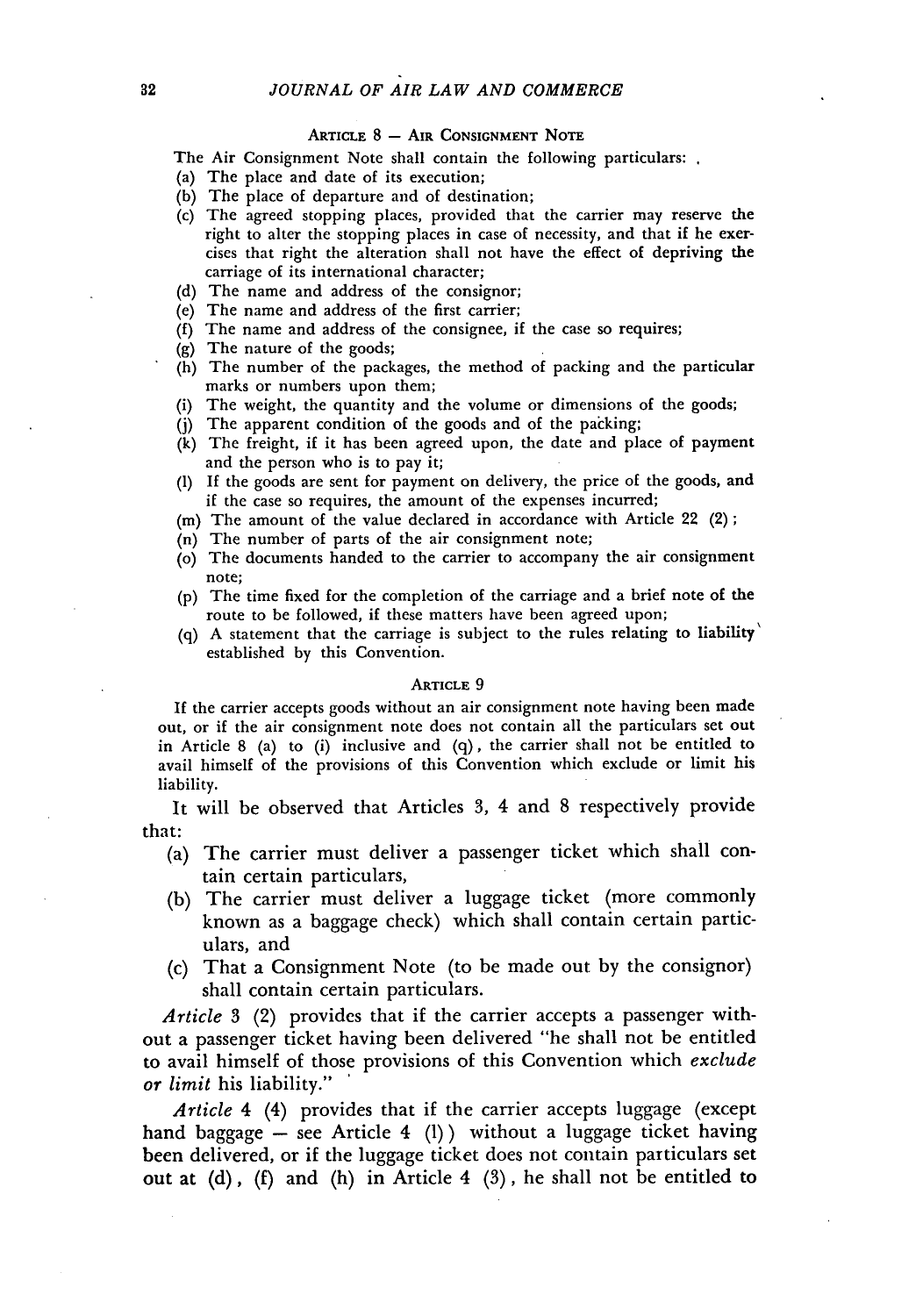avail himself of the provisions of the Convention which *exclude or limit* his liability.

Similarly, Article 9 provides that, if the carrier accepts goods without an Air Consignment Note having been made out, or if it does not contain all the particulars set out in Article 8 (a) to (i) inclusive and (q), he shall not be entitled to avail himself of the provisions of the Convention which *exclude or limit* his liability.

Before discussing the obvious differences existing between Articles 3 (2), 4 (4) and 9, let us see which are the provisions of the Convention which *exclude or limit* the carrier's liability. First there is Article 20 which provides that the Carrier shall not be liable if he proves that he and his agents have taken all necessary measures (construed in English law as meaning "reasonably necessary" or "all reasonable measures") to avoid the damage or that it was impossible for him or them to take such measures; followed by a provision that, in the case of goods and luggage only, the Carrier shall not be liable if he proves that the damage was occasioned by negligent pilotage or negligence in the handling of the aircraft or in navigation. Incidentally, the effect of this is that, if both passengers and goods or baggage are being carried, the Carrier could not invoke the latter provision without admitting liability towards passengers, an obvious consequence which presumably the draftsmen overlooked.

*Article* 21 makes provision for complete or partial exoneration of the Carrier in the case of contributory negligence of the passenger or consignor; and *Article* 22 provides the limits of liability in the various categories.

It will be observed that the legal effect of Articles 3 (2), 4 (4) and 9 is that, if the prescribed requirements in relation to Traffic Documents are not fulfilled, the Carrier will be deprived not only of his rights under Article 22 limiting his liability but also of his rights under Articles 20 and 21 which exclude wholly or partially his liability, thereby depriving him of any defense at all, although in the case of the Consignment Note it is provided (in Article 6) that this document shall be made out, not by the Carrier who has to suffer from any defects therein, but by the consignor! Surely this is a feature which the CITEJA draftsmen must have overlooked. In any event it is a startling principle that because a party to an agreement has omitted a minor detail in a document forming part of the evidence of the terms of a contract, he should be deprived not only of rights limiting his liability but also of any right to defend himself against claims arising from the agreement.

Returning now to the passenger ticket, what is the effect of Article 3, which prescribes that the carrier *must* deliver a passenger ticket which *shall* contain certain particulars, and goes on to provide that, if the carrier does not deliver a ticket (contents unspecified) his liability shall be unlimited and he shall, in effect, be deprived of the right to defend any claim? If Article 3 were read alone it might be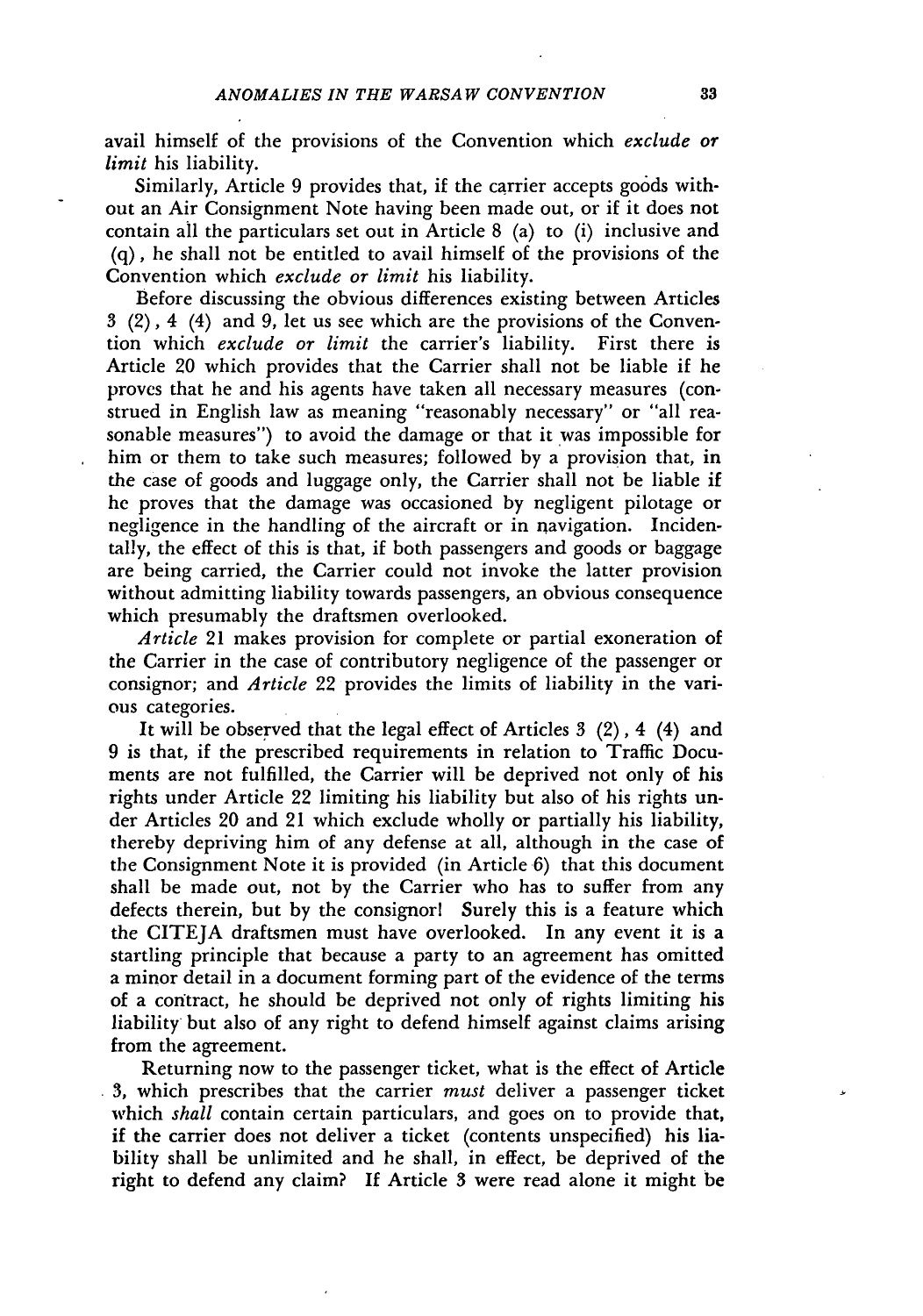argued that the effect of this is that, unless a ticket with all the particulars in Article **3 (1)** duly filled in is delivered, the carrier is subject to unlimited liability and is deprived of all rights to defend claims, although it is contrary to the principles of all law that the defendant should be precluded from defending a claim, especially on such a trivial ground as the failure to deliver or complete in all respects a document which, after all, is only evidence of the terms of a contract of carriage.

When, however, we read Article **3** in conjunction with Articles 4 (4) and **9,** it seems reasonable to conclude that, in order to preserve his rights under Articles 20, 21 and 22, all the carrier need do is to deliver a ticket, perhaps including *printed rubrics* for the particulars set out in Article  $3$  (1), (a) to (e), but without the necessity to have had any of these completed, except perhaps (e) which would obviously be printed in any case. In English law it is not permitted to read into a Statute, or treat as implied, anything which is not expressed therein. It is suggested, therefore, that when "a ticket" alone is mentioned in Article **3** (2), the issue of any form of ticket may comply with the Statute. **.**

In any event it seems unreasonable that liability should be unlimited (as compared with the limits contained in Article 22) simply because a formality of this kind has not been observed. It is suggested that Article **3** (1) should be redrafted on the following lines:

"For the carriage of passengers the carrier must deliver a passenger ticket specifying the name of the carrier who enters into the contract of carriage, the places of departure and destination and a statement that the contract of carriage is subject to the rules relating to liability established by this Convention";

and that the second sentence of Article 3 (2) should be amended on the following lines:

"Nevertheless, if the carrier accepts a passenger without a passenger ticket, completed as aforesaid, having been delivered, he shall be liable for the damage which the passenger (or, in the event of his death, his representatives) shall prove to have been sustained **by** him (or them) consequent upon the non-delivery of a ticket completed as aforesaid."

Similarly in the case of the baggage check, it will be observed that Article 4 **(3)** provides for rubrics dealing with a number of particulars. But Article 4 (4) prescribes, in effect, that only rubrics numbers (d), **(f)** and (h) need be completed in order to preserve the carrier's rights under Articles 20, 21 and 22. This confirms the opinion expressed above about the non-necessity to complete particulars in any rubrics on the passenger ticket, because if any of these have to be regarded as essential they should be so stated in Article **3** (2), as they are stated in Article 4 (4), and also incidentally in Article **9.**

It is suggested that the only essential particulars for the baggage check should be those comprised in (b), (c), **(f)** and (h); and that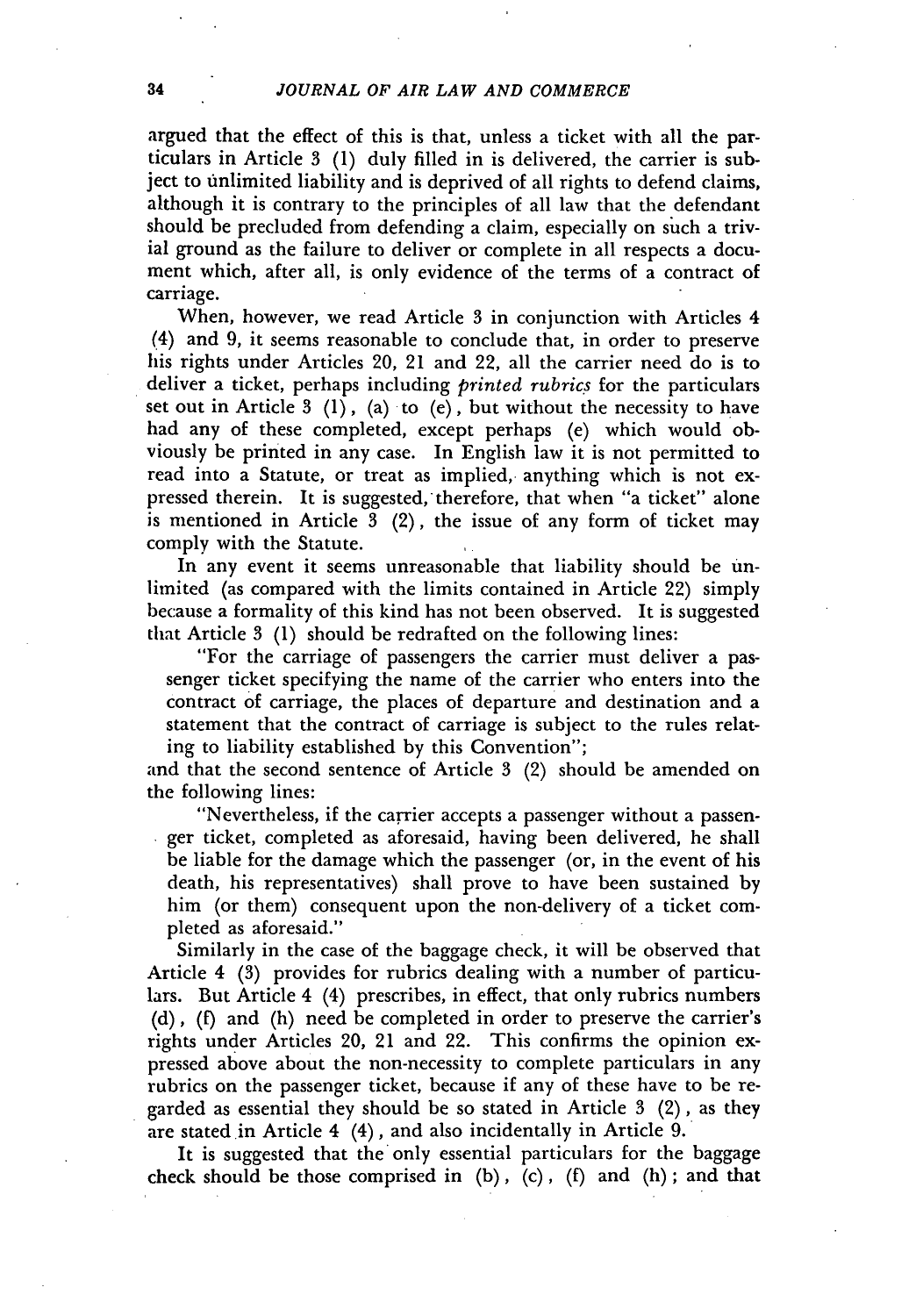all of these except (f) could be omitted if the number of the passenger ticket is given on the baggage check, thereby incorporating in the latter, by reference, the general provisions of the contract of carriage as indicated in the passenger ticket. In any event it is suggested (for reasons given above in connection with the passenger ticket) that the second sentence of Article 4 (4) should be amended to read on the following lines:

"Nevertheless, if the carrier accepts registered baggage without a baggage check, completed as aforesaid, having been delivered, he shall be liable for the damage which the passenger (or, in the event of his death, his representatives) shall prove to have been sustained by him (or them) consequent upon the non-delivery of the baggage check completed as aforesaid."

It is worth considering whether there should be added:

"In this event the limiting provisions of Article 22 (2) shall not be applicable,"

though the writer personally inclines to the view that this is not necessary, either in the case of registered baggage or in the corresponding cases of cargo, or of personal injury to or death of a passenger. The main reason for this view is that, in any event, the Convention only gives the passenger or consignor a *chance* of recovery against a carrier, that is to say if the latter fails to prove that he has taken all necessary measures; whereas what a passenger or consignor requires is the certainty that he will recover the sum which he estimates will compensate him (or his dependents) for death, 'injury, damage or loss. This can only be provided for with certainty by the passenger or consignor effecting an insurance against the risk involved up to the amount' required to be recovered in the event of the risk eventuating.

Finally with regard to the Consignment Note, Article 8 provides a long list of particulars required, only some of which are prescribed by Article 9 as being obligatory. Though Article 6 provides for the Consignment Note to be made out **by** the Consignor, obviously he can only supply particulars relating to the cargo and not those relating to the carriage, which can be completed accurately only by the carrier. Consequently the obligatory particulars should be divided into two categories, namely those for completion by the consignor and those for completion by the carrier. For instance, in Article 8 rubrics (d), **(f),** (g), (h) and (i) can only be completed by the consignor or his agents. Concerning (b) the consignor will know the places of departure and destination, but the carrier may alone know the airports concerned; (c) is normally indicated in timetables; and (e) is a matter for the carrier. Rubrics (j) to (p), the completion of which is not obligatory, come partly within the first'and partly within the second category; and (q) is naturally printed on the traffic document.

Following the principles advocated above, it is suggested that Article 9 should be amended to read somewhat as follows: